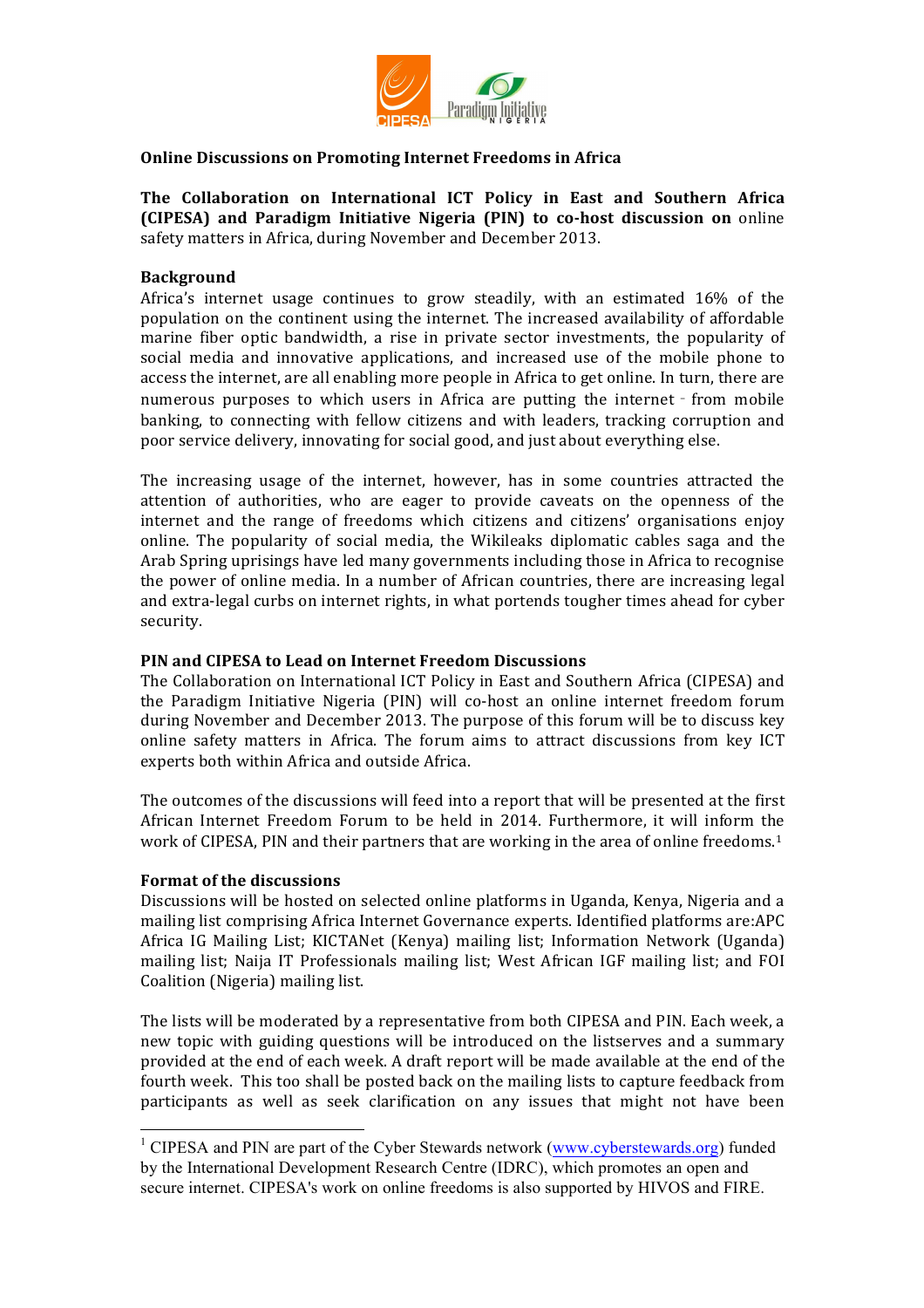

captured well. A final report shall then be made that will feed into the face to face meeting as well as be shared on the targeted platforms and onpartners' websites.

# **Discussion Outline**

*Week 1: November 11-15 Status of Internet Freedom in African Countries: Focus* shall be on seeking participants' views on issues of Freedom of Expression both online and offline; Internet Intermediary Liability; censorship and surveillance incidents; regulations, laws and policies governing freedom of expression online and perspectives on the African Convention on CyberSecurity.

## **Questions to explore:**

- 1. What are the major issues surrounding online freedom of expression in Africa?
- 2. What convergences and tensions exist between freedom of expression and privacy?
- 3. What are the implications of approaching the balance between freedom of expression and privacy from a freedom of expression–centric point of view?
- 4. What actions can governments, civil society, media and the private sector take to balance privacy with freedom of expression online?
- 5. What is the best way to empower users to stay safe online while protecting their freedom of expression?

*Week 2: November 18-22 Global Surveillance Revelations and Impact on Africa:* Focus will be given to global surveillance incidents like the NSA/Edward Snowden drawing lessons for Africa stakeholders *i.e.* governments, activists, CSOs and private sector; how to balance privacy while maintainingsecurity for citizens.

# *Questions to explore*

- 1. What can African governments learn from the NSA surveillance and Snowden revelations?
- 2. What are the current technology trends and which cybersecuritythreats raise the greatest concern?
- 3. How are evolving Internet services and technologies, such as mobile and cloud computing services, affecting these security threats?
- 4. Is there any country data, across the continent, on how surveillance has really helped to curb - or prevent - acts of terrorism?
- 5. Are African countries spying on each other? Are there countries that have shown a tendency to breach the rights of other sovereign nations on the continent?

*Week 3: November 25-29 Best Practices on Internet Policy in Africa: Discussants* will be called to share best practices on internet policies in Africa.

## *Ouestions to explore:*

- 1. What policies are working in your country and what needs to be streamlined or strengthened?
- 2. Are there African countries that offer a model, or close enough to Best Practice scenarios that can be highlighted for other countries to learn from, or emulate
- 3. What are the signs to look out for in our various countries' ICT policies, to be sure that the country plans to improve Internet Freedom?
- 4. What worked well for countries that have shown steady progress in the annual Freedom House ratings?